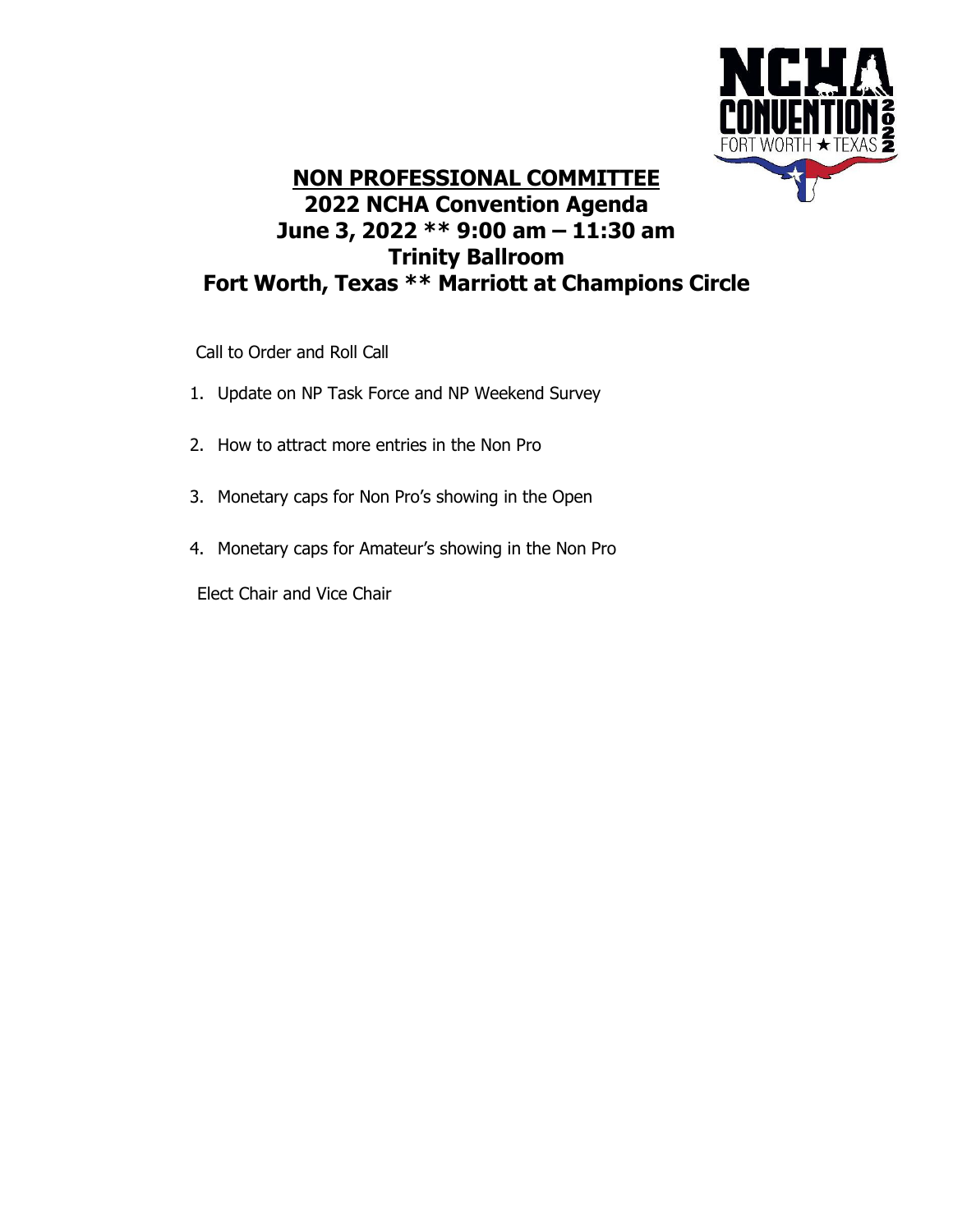### **Non Pro**

#### **Leveling (NCHA Triple Crown)**

Once a Non-Pro has won \$250,000 or more in Total Open LAE money (excluding shows with less than \$10,000 in added money), they **MUST** make a choice:

- to remain a Non-Pro and compete exclusively, during the current competition year in the Non-Pro Division
- to compete in the Open Division

#### **Standing Rule 50.d.6. (Weekend/Aged Events, although most Aged Event shows set their own rules)**

Non-Professionals who have not earned more than \$100,000 in Open competitions cumulatively over the three prior years can continue to compete as a Non-Professional in Open classes until the beginning of the next point year.

If the Non-Professional is ineligible because they have exceeded the \$100,000 revolving cap described above and competes on any horse regardless of whether or not they win any money, they will forfeit their Non-Professional status and can no longer compete in Non-Professional contests. For the purpose of this rule NCHA World Championship Futurity winnings will be included in the point year of the calendar year in which the World Championship Futurity is held.